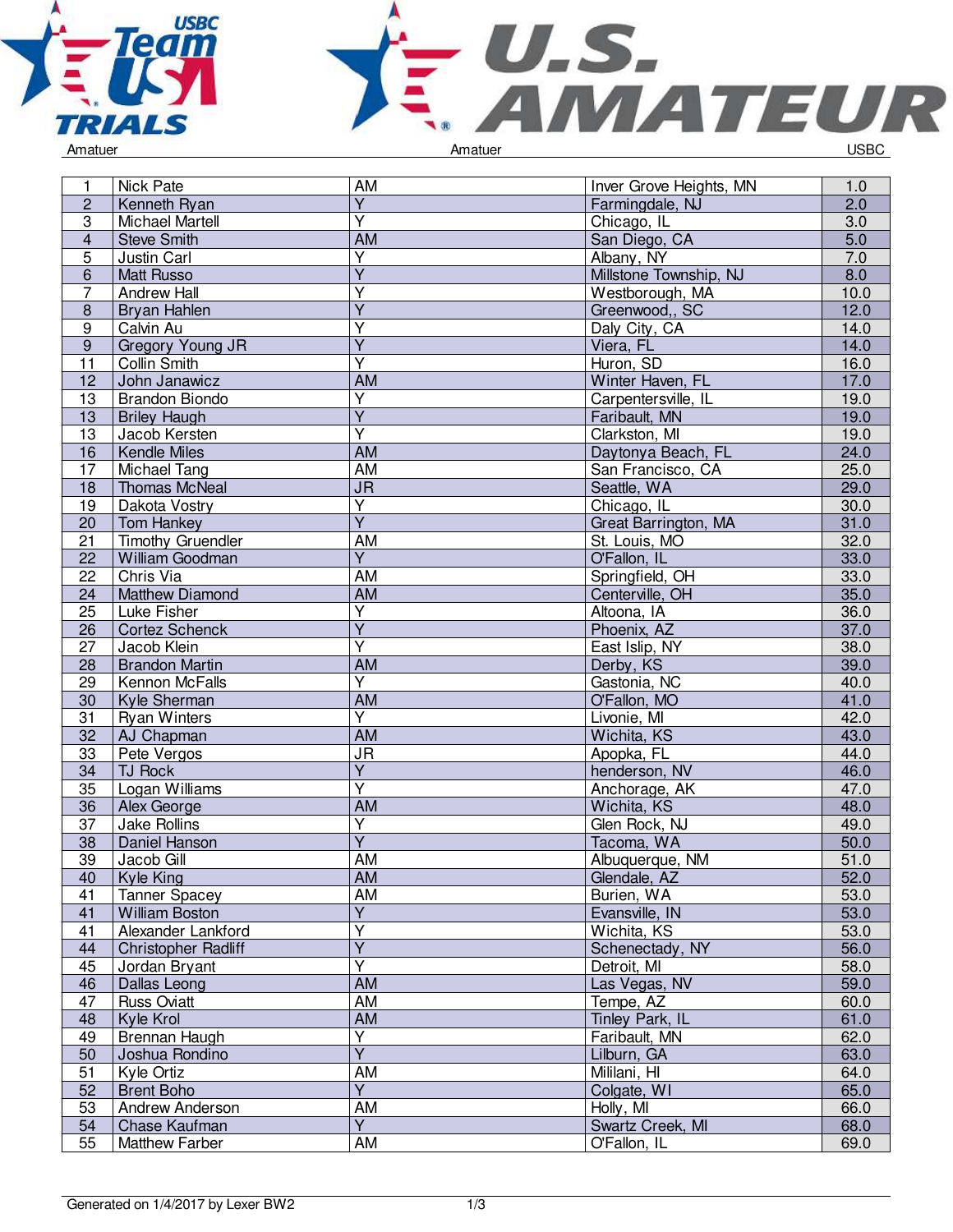



| 55              | Joshua Pate              | Y                       | Inver Grove Heights, MN | 69.0  |
|-----------------|--------------------------|-------------------------|-------------------------|-------|
| 57              | Ryan Liederbach          | $\overline{\mathsf{Y}}$ | Macedonia, OH           | 71.0  |
| 58              | Meeco Walker             | $\overline{Y}$          | East Cleveland, OH      | 72.0  |
| 58              | <b>Ric McCormick</b>     | AM                      | Cincinnati, OH          | 72.0  |
| 60              | <b>Andrew Lazarchick</b> | $\overline{Y}$          | Brick, NJ               | 74.0  |
| 61              | Alex Aguirre             | $\overline{\mathsf{Y}}$ | Tracy, CA               | 75.0  |
| 62              | Craig Yamada             | AM                      | Kaneohe, HI             | 76.0  |
| 63              | <b>Tyrell Ingalls</b>    | $\overline{Y}$          | Loganville, GA          | 77.0  |
| 64              | <b>Bryan Bourget</b>     | $\overline{Y}$          | Woonsocket, RI          | 79.0  |
| 65              | <b>Ryan Dudley</b>       | $\overline{\mathsf{Y}}$ | Anchorage, AK           | 80.0  |
| 66              | <b>Andrew Letscher</b>   | $\overline{Y}$          | Canfield, OH            | 81.0  |
| 67              | Daniel Bolan             | $\overline{\mathsf{Y}}$ | Orlando, FL             | 82.0  |
| 67              | Sean Wilcox              | $\overline{Y}$          | Altamonte Springs, FL   | 82.0  |
| 67              | Steve Lemke              | AM                      | Nacogdoches, TX         | 82.0  |
| 70              | <b>Brandon Wanders</b>   | <b>AM</b>               | Trabuco Canyon, CA      | 85.0  |
| 71              | Zachary Hattori          | AM                      | Henderson, NV           | 86.0  |
| $\overline{72}$ | Brian Monnette Jr.       | AM                      | Lakewood, WA            | 87.0  |
| $\overline{73}$ | Aaron Yuratovich         | $\overline{\mathsf{Y}}$ | Babson Park, FL         | 88.0  |
| 73              | <b>Tristan Leyen</b>     | $\overline{Y}$          | Perry Hall, MD          | 88.0  |
| 75              | Andrew Heritage          | $\overline{\mathsf{Y}}$ | Evansville, WI          | 90.0  |
| 75              | <b>Richard Paul III</b>  | $\overline{\mathsf{Y}}$ | Winton, CA              | 90.0  |
| $\overline{77}$ | Ken Hayase-Fong          | $\overline{\mathsf{Y}}$ | Pearl City, HI          | 92.0  |
| $\overline{77}$ | Darwin Wimer             | <b>AM</b>               | Mesquite, NV            | 92.0  |
| 79              | Jacob Dunnum             | $\overline{Y}$          | La Crosse, WI           | 94.0  |
| 79              | <b>Ryan Mooney</b>       | <b>AM</b>               | Carterville, IL         | 94.0  |
| 81              | Kevin Valmonte           | AM                      | Upland, CA              | 96.0  |
| 82              | <b>Brian Gaines</b>      | <b>AM</b>               | Philadelphia, PA        | 97.0  |
| 83              | Kevin Jones              | <b>AM</b>               | Covina, CA              | 98.0  |
| 83              | Sergio Torres            | $\overline{Y}$          | Henderson, NV           | 98.0  |
| 85              | Chaz Dennis              | $\overline{\mathsf{Y}}$ | Galloway, OH            | 100.0 |
| 85              | Lucas Perdieu            | AM                      | De Witt, IA             | 100.0 |
| 87              | Anthony Naujokas         | $\overline{Y}$          | Lake Ronkonkoma, NY     | 102.0 |
| 88              | Donovan Thomas           | $\overline{Y}$          | Longmont, CO            | 103.0 |
| 89              | <b>Chase Benites</b>     | Y                       | Grandville, MI          | 104.0 |
| 90              | Donovan Koff             | $\overline{Y}$          | Las Vegas, NV           | 105.0 |
| 91              | Joe Gerencser            | Υ                       | Henderson, NV           | 106.0 |
| 92              | Alec Dudley              | $\overline{Y}$          | Anchorage, AK           | 107.0 |
| 93              | Jerod Hromek             | $\overline{\mathsf{Y}}$ | Towanda, KS             | 108.0 |
| 93              | Joseph Grondin           | Y                       | San Pedro, CA           | 108.0 |
| 93              | Jonathan Bowman          | $\overline{Y}$          | Peru, NY                | 108.0 |
| 93              | <b>Bradley Crouse</b>    | $\overline{\mathsf{Y}}$ | Nazareth, PA            | 108.0 |
| 97              | Kaan Kurt                | $\overline{\mathsf{Y}}$ | Leland, NC              | 112.0 |
| 97              | Logan Langer             | $\overline{Y}$          | Owatonna, MN            | 112.0 |
| 99              | Andrew Cannuli           | Y                       | Moorestown, NJ          | 114.0 |
| 100             | Ronnie Fujita            | AM                      | El Sobrante, CA         | 115.0 |
| 101             | <b>Matthew Santos</b>    | AM                      | Broomfield, CO          | 116.0 |
| 102             | <b>Tyger Miller</b>      | $\overline{Y}$          | Klamath Falls, OR       | 117.0 |
| 103             | Hunter Kempton           | $\overline{Y}$          | Buzzards Bay, MA        | 118.0 |
| 104             | Jack Cook                | $\overline{Y}$          | Denville, NJ            | 119.0 |
| 105             | Zachary Vitelli          | $\overline{\mathsf{Y}}$ | Annandale, NJ           | 120.0 |
| 106             | <b>Kyle Andrews</b>      | $\overline{Y}$          | Oceanside, CA           | 121.0 |
| 107             | Jacob Fukuyama           | <b>AM</b>               | Aiea, HI                | 123.0 |
| 108             | <b>Gregory Tack</b>      | $\overline{Y}$          | Port Murray, NJ         | 124.0 |
| 109             | Matthew C. Stephens      | $\overline{\mathsf{Y}}$ | Houston, TX             | 125.0 |
| 110             | <b>Teagan Smale</b>      | $\overline{Y}$          | Boulder City, NV        | 126.0 |
|                 |                          |                         |                         |       |